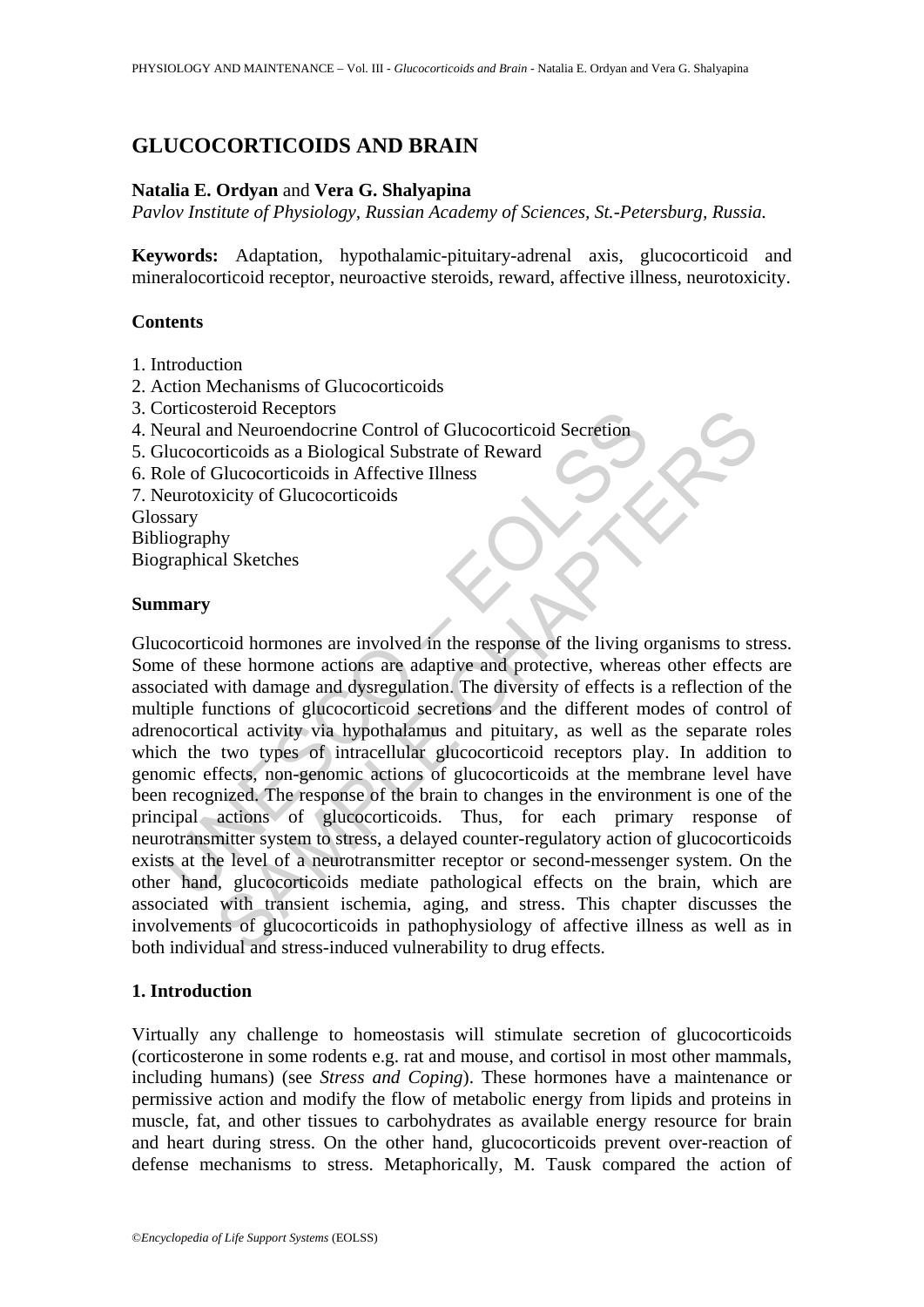glucocorticoids with protection against "water damage caused by the fire brigade". Inflammatory and immune, cardiovascular, and central responses to noxious stimuli would themselves become damaging if left uncontrolled by glucocorticoids (Figure1). While glucocorticoids may be good to control the stress response, chronically elevated levels of glucocorticoids may act deleteriously.

Hypercorticism has been shown to lead to immunosuppression, muscle atrophy, osteoporosis and disturbances in mood and mental performance. Since these symptoms characterize the aging process as well, high glucocorticoid levels are thought to be related to brain aging and age-related neuropathology.



Figure 1. Schematic representation of glucocorticoid action in response to stress.

Glucocorticoid secretion is driven both by external and internal events, as well as by the biological clock, so the fact that these hormones influence brain function is not surprising. Glucocorticoids alter food intake, and modulate behavior and blood pressure. These compounds alter neurotransmitter systems of the brain, often in a biphasic and dose-dependent manner, which involves modulation of biosynthesis of transmitter or modulation of the transmitter receptors.

A variety of neuropeptide systems also regulated by glucocorticoids, including corticotropin-releasing hormone (CRH), vasopressin, angiotensinogen, neuropeptide Y, and enkephalin. Finally, glucocorticoids exacerbate the destructive effects of excitatory amino acids on pyramidal neurons in the hippocampus, while protecting neurons of the dentate gyrus from destruction.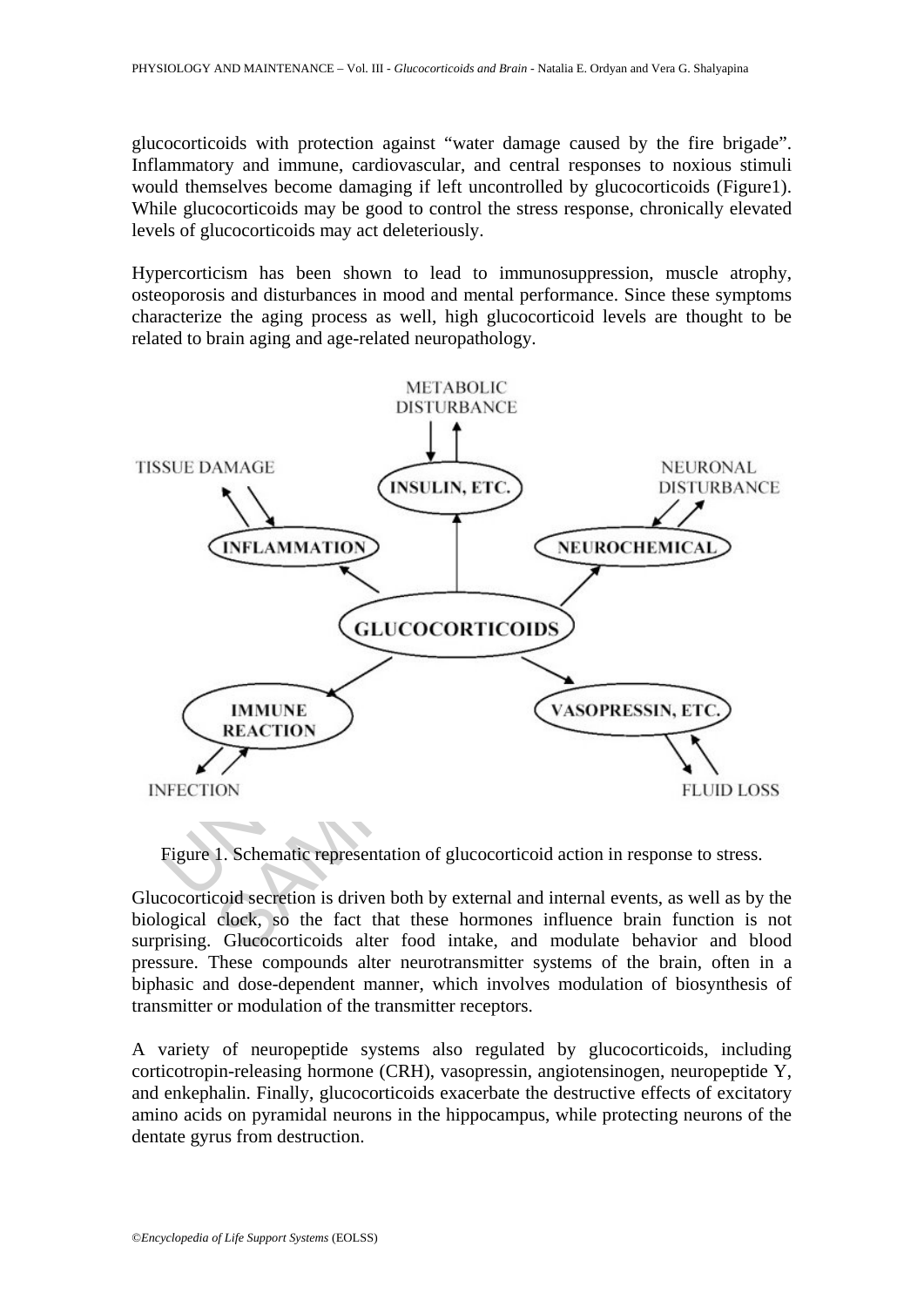#### **2. Action Mechanisms of Glucocorticoids**

Glucocorticoids, like other steroid hormones, may affect nerve cell function via a genemediated mechanism of action. The steroid hormone binds to an intracellular receptor, the steroid-receptor complex then interacts with specific sequences within a DNApromotor region, and this results in a subsequent alteration of gene expression in the target cell. These genes encode the synthesis of neuropeptide precursors, enzymes involved in transmitter synthesis and intermediary metabolism, and proteins underlying transmitter signaling. The genomic action of glucocorticoids is slow in onset and longlasting. In addition to their intracellular receptor-mediated effects, glucocorticoids and their metabolites also have fast but relatively short acting membrane effects on neuronal excitability. They may explain hypnotic, anesthetic, anticonvulsant, and anxiolytic action of glucocorticoids in the brain.

Thus, glucocorticoid action in the brain affects neurotransmission both via intracellular steroid receptors and gene-mediated events. Its metabolites may modulate neurotransmitter action via membrane-associated neurotransmitter receptors (see Figure2).



Figure 2. Steroid hormone action at the level of the genome and at the membrane level.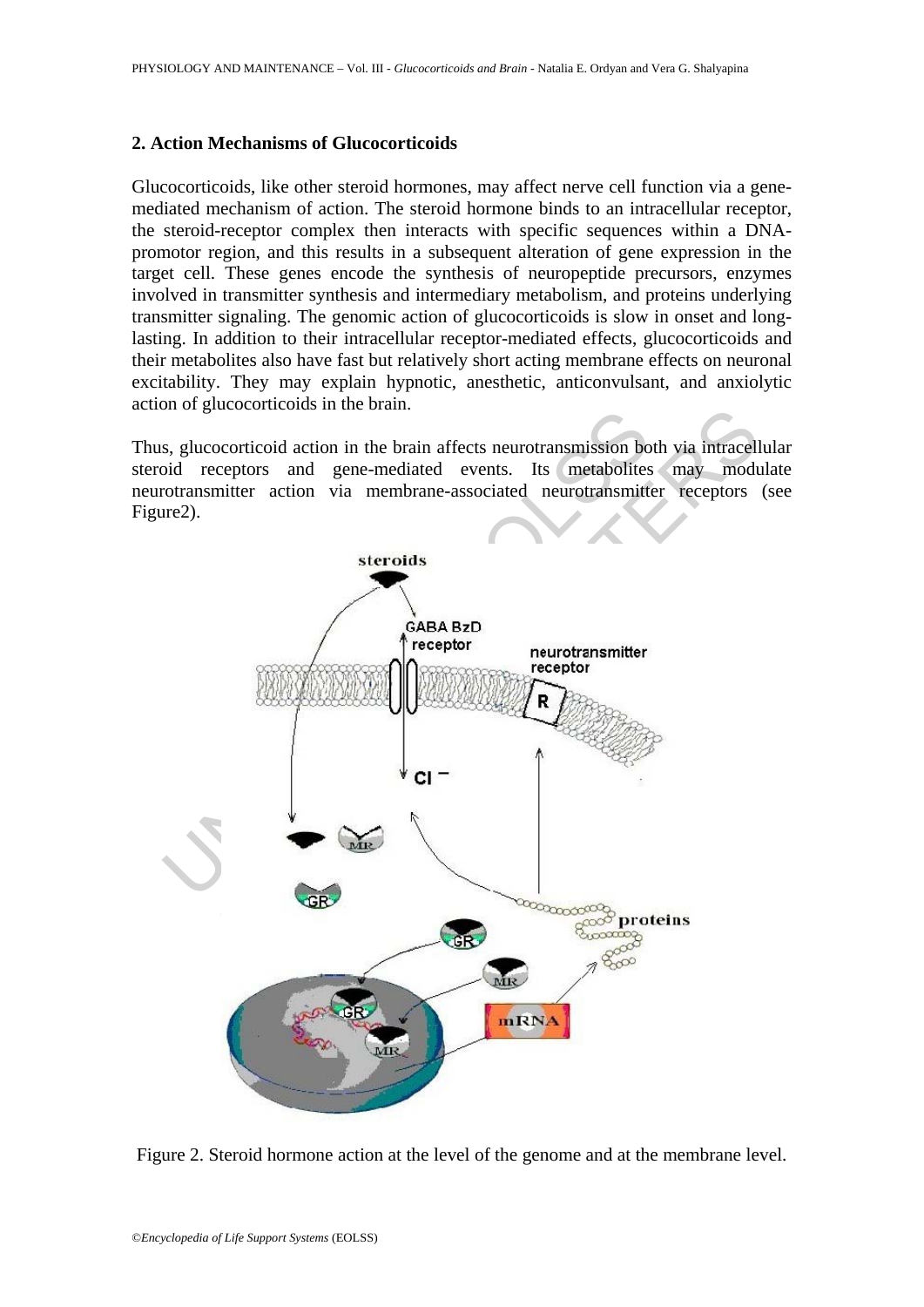It is clear from the involvement of glucocorticoids in normal brain functions and in the adaptation to stress that these hormones play a beneficial role. Indeed, under stress, adrenalectomized animals are very vulnerable, and the adrenal steroids have long been known to play an important role in protecting the brain from endogenous catecholamines and other neurotransmitters. Their secretion is activated as a result of repeated stress. This counter-regulatory action of glucocorticoids exists at the level of a neurotransmitter receptor or second-messenger system. One example of this phenomenon involves the noradrenergic innervation of the cerebral cortex. The effect of stress is to increase noradrenergic activity; repeated stress leads to an induction of the enzyme tyrosine hydroxylase (TOH) in the locus coeruleus that projects directly to the cerebral cortex. To counteract increased noradrenergic tone during chronic stress, glucocorticoids mediate a suppression of the postsynaptic second messenger response (i.e. the activation of camp formation), which is mediated by beta adrenergic receptors. However, the effect of glucocorticoids is an indirect one, and it is mediated by an alpha-1 adrenergic receptor mechanism, which normally potentiates the beta receptor response via calcium ions. Calcium ions with calmodulin are involved in cAMP generation in nervous tissue. Calcium-calmodulin-stimulated adenylate cyclase activity is suppressed by chronic stress via a glucocorticoid-dependent mechanism in the cerebral cortex. Collectively, these actions of glucocorticoids secreted during stress are consistent with an action of stress hormones to reduce arousal mediated through the noradrenergic systems, and thereby prevent over-activation of this system.

the activation or earn formulation, which is measured by occur as<br>wever, the effect of glucocorticoids is an indirect one, and it is measured the bet<br>calcium ions. Calcium ions with calmodulin are involved in cA<br>ous tissu Watom or taramy bormation), when is measured by ota activate of the effect of glucocorticoids is an indirect one, and it is mediated by an all<br>ic receptor mechanism, which normally potentiates the beta receptor respective Glucocorticoids have effects not only on the noradrenergic brain system. Serotonin actions via  $5HT_{1A}$  receptors, which can be anxiogenic, are suppressed by glucocorticoids in the hippocampal formation but not in the cerebral cortex. Moreover, central actions of serotonin are attenuated by glucocorticoid treatment. The serotonin system's interactions with glucocorticoids are complicated by the fact that circulating glucocorticoids are permissive agents that acutely activate serotonin formation during stress. Thus glucocorticoids are involved in both the acute activation of a receptor system as well as chronically in the regulation of the same receptor type in the opposite direction.

Whereas the glucocorticoids in the brain act to prevent over-reactions of neurochemical systems, under some circumstances the protective mechanisms fail and damage ensues. The actions of stressors on the hippocampus illustrate the negative side of dysregulation (see section 7).

## **3. Corticosteroid Receptors**

The genomic effects of glucocorticoids are mediated by Type I (mineralocorticoid) receptors (MR) and Type II (glucocorticoid) receptors (GR). These two receptor types are products of different genes and can coexist within the same cells. The primary structure of MR and GR is known (Figure 3). All steroid receptor molecules consist of three main functional domains: a DNA binding domain, a steroid binding domain and N-terminal domain, also referred to as the immunogenic domain. The DNA binding domain is a cysteine-rich region responsible for the formation of two "zinc-fingers", which interact directly with hormone responsive elements on the DNA promotor region of the target gene. The carboxy-terminal domain of the receptor molecule constitutes the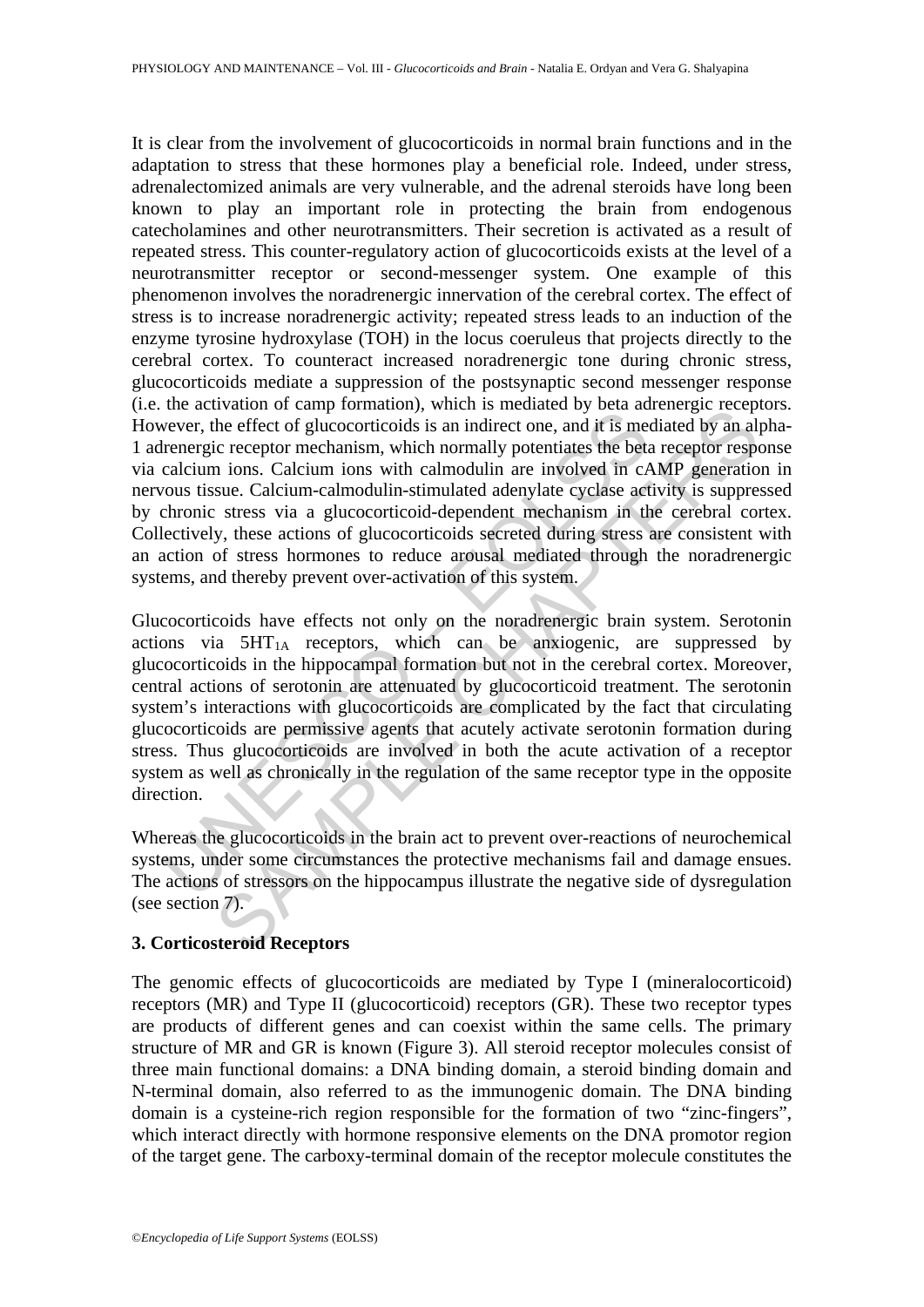ligand-binding domain. Mutation studies with GR have shown that deletion or partial loss of this particular binding domain generated a permanently active receptor. Accordingly, it is thought that steroid binding takes away the inhibitory influence of the steroid-binding domain on steroid receptor-DNA interaction and subsequent transcription.



# **MINERALOCORTICOID RECEPTOR GLUCOCORTICOID RECEPTOR**

Figure 3. Domain structure of rat corticosteroid receptors. Affinity is given for corticosterone in the rat.

UNESCO – EOLSS CORTICOSTERONE<br>
LEMONE<br>
LEMONE<br>
LERONE<br>
MA CORTISOL<br>
SERONE<br>
LERONE<br>
METRONE<br>
SERONE<br>
LERONE<br>
SERONE<br>
SERONE<br>
Trigure 3. Domain structure of rat corticosteroid receptors.<br>
Affinity is given for corticosteroid receptors.<br> MRs are present in the classical target tissues for mineralocorticoids, such as the kidney. MRs are also expressed in neurons of the limbic brain, particularly of the hippocampus. However, in spite of the structural identity of MRs in kidney and hippocampus, the MRs in hippocampus represent a pharmacologically distinct receptor type that binds the naturally occurring glucocorticoid. GR binding sites are widely distributed in neurons and glial cells throughout the brain as well as in other tissues of the body. High GR concentrations are found in the limbic system, in the parvocellular neurons of the paraventricular nucleus (PVN), and in the supra-optic nucleus of the hypothalamus. Moderate GR levels are also found in many thalamic nuclei, cortical hemispheres, and amygdala. It is important that GR and MR are capable of differentially interacting with glucocorticoids: MR binds corticosterone with a 10-fold higher affinity than GR.

Also, for many years steroids have been recognized as acting at the cell membrane level. Until recently, these effects were relegated to pharmacology because they appeared to be elicited only by high steroid concentrations in a relatively specific fashion. This perception has changed with the discovery of highly specific sites on the chloride channel of the  $\gamma$ -aminobutyric acid (GABA)<sub>A</sub>-benzodiazepine receptor complex, which interact with physiological concentrations of natural steroids that are generated *in vivo* from naturally occurring steroid hormones. These membrane-active steroids are now referred to as "neuroactive steroids". The relevance of this mechanisms to the actions of adrenal steroids was shown by the demonstration that stress-induced secretion of glucocorticoids leads to the accumulation of THDOC, the  $3\alpha$ ,  $5\alpha$ -pregnane metabolite of desoxycorticosterone in blood and brain. THDOC is a potent agonist of the steroid site on the GABAA-benzodiazepine receptor and potentiates the influx of chloride ions.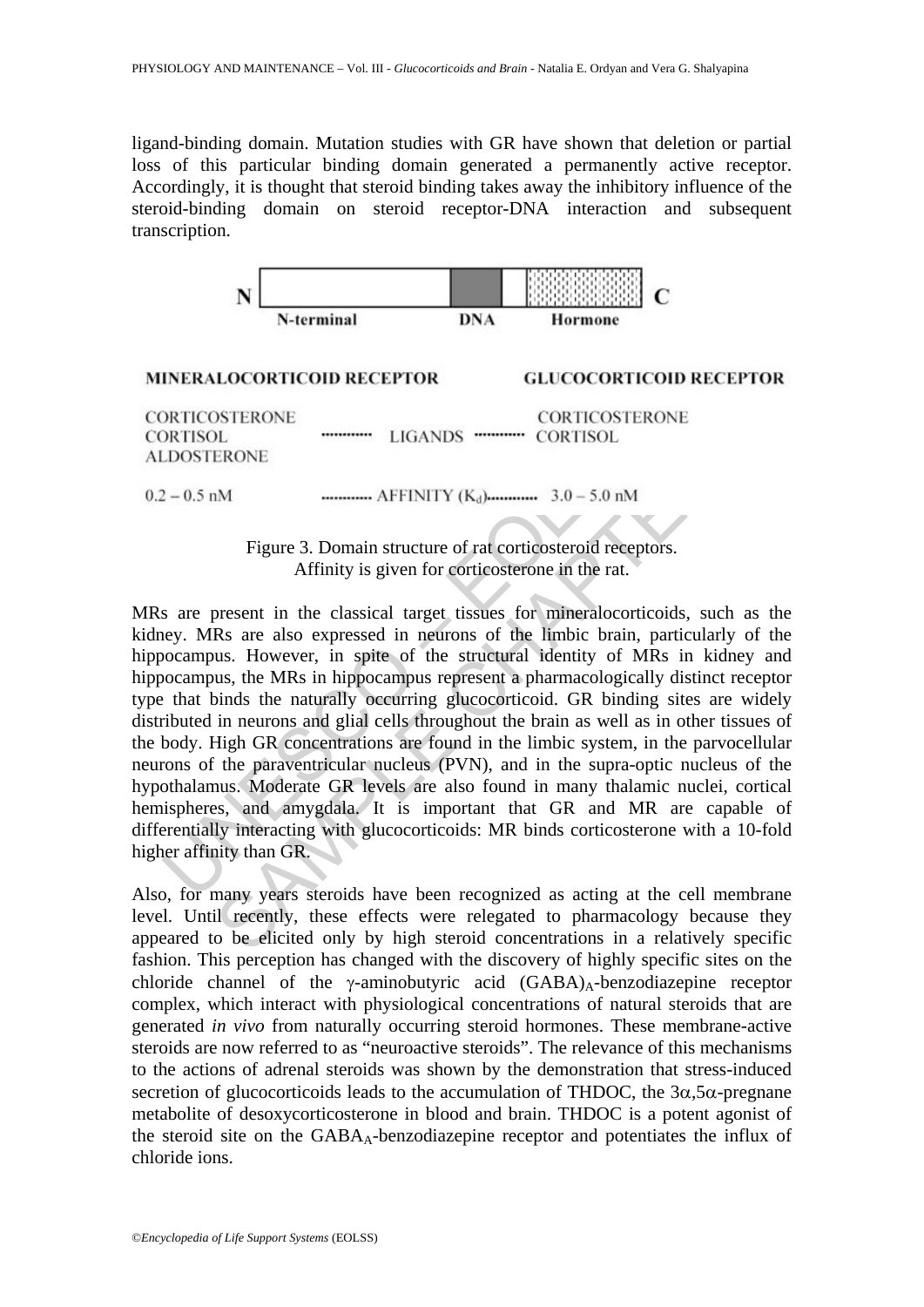- -
- -

## TO ACCESS ALL THE **11 PAGES** OF THIS CHAPTER, Visit[: http://www.eolss.net/Eolss-sampleAllChapter.aspx](https://www.eolss.net/ebooklib/sc_cart.aspx?File=E6-54-05-02)

#### **Bibliography**

Dallman M.F., Akana S.F., Cascio C.S., Darlington D.N., Jacobson L and Levin N. (1987). Regulation of ACTH secretion: variation on a theme of B. *Recent Progress in Hormone Research,* 43 (2), 113-173. [A thorough review on hypothalamic-pituitary adrenal axis.]

De Kloet E.R. (2000). Stress and the brain. *European Journal of Pharmacology,* 405 (1-3), 187-198. [A review of the brain corticosteroid receptors function.]

De Kloet E.R, Vreugdenhil E, Oitzl M.S., Joels M. (1998). Brain corticosteroid receptor balance in health and disease. *Endocrine Reviews* 19 (3), 269-301. [In this review the function of MR and GR in hippocampal neurons are described.]

Holsboer F. (2001). Stress, hypercortisolism and corticosteroid receptors in depression: implications for therapy. *Journal of Affective Disorders* 62(1-2), 77-91. [A review of the hypercortisolemia role in psychiatric illness.]

ough review on hypothalamic-pitutiary adrenal axis.]<br>
Sloct E.R. (2000). Stress and the brain. *European Journal of Pharmacology*, 4<br>
wo of the brain croticosteroid receptors function.]<br>
Sloct E.R. Vreugelenhil E. Oitzl M. iew on hypothalamic-pituitary adrenal axis.]<br>
2. (2000). Stress and the brain. *European Journal of Pharmacology*, 405 (1-3), 187-19:<br>
1. Strain corticosteroid receptors function.]<br>
1. Stress and the brain. *European Ca* Marinelli M., Aouizerate B., Barrot M., Le Moal M. and Piazza P.V. (1998). Dopamine-dependent responses to morphine dependent on glucocorticoid receptors. *Proceedings of the National Academy of Sciences of the United States of America* 95 (13), 7742-7747. [An assessment of brain GR involvement in dopamine-dependent behavioral effects of morphine.]

Matthews S.G. (2000). Antental glucocorticoids and programming of the development CNS. *Pediatric Research* 47(3), 291-300. [A review on glucocorticoids effects on normal brain development.]

McEwen B.S. (2000). The neurobiology of stress: from serendipity to clinical relevance. *Brain Research*  886(1-2), 172-189. [A review on the stress-hormone dependent pathophysiological process.]

Munck A, Naray-Fejes-Toth A. (1994). Glucocorticoids and stress: permissive and suppressive actions. *Annals of New York Academy of Science* 746, 115-130. [Protection against stress by glucocorticoids have been discussed in relation to their permissive and suppressive actions. A review.]

Piazza P.V., Le Moal M. (1997). Glucocorticoids as a biological substrate of reward: physiological and pathophysiological implications. *Brain Research Reviews* 25(3), 359-372 [A review on reward-related effects of glucocorticoids.]

Sapolsky R.M. (2000). Glucocorticoids and hippocampal atrophy in neuropsychiatric disorders. *Archives of General Psychiatry* 57(10), 925-935. [A review on neurotoxicity of glucocorticoids and their adverse effects on the rodent and human hippocampus.]

Tsutsui K., Ukena K., Usui M., Sakamoto H. and Takase M. (2000). Novel brain function: biosynthesis and actions of neurosteroids in neurons. *Neuroscience Research* 36(4), 261-273. [This review summarizes the advances made in our understanding of neurosteroids and their actions.]

#### **Biographical Sketches**

**Dr. Vera Shalyapina** studied at the Medical Institute Leningrad (St.-Petersburg) and received her MD in 1962. She obtained a DMSci in 1976 at Pavlov Institute of Physiology, Russian Academy of Sciences. She was appointed full professor in 1985. Dr. Shalyapina was deputy director of Pavlov Institute of Physiology RAS from 1980 to 1984 and now she is head of the laboratory of Neuroendocrinology. She